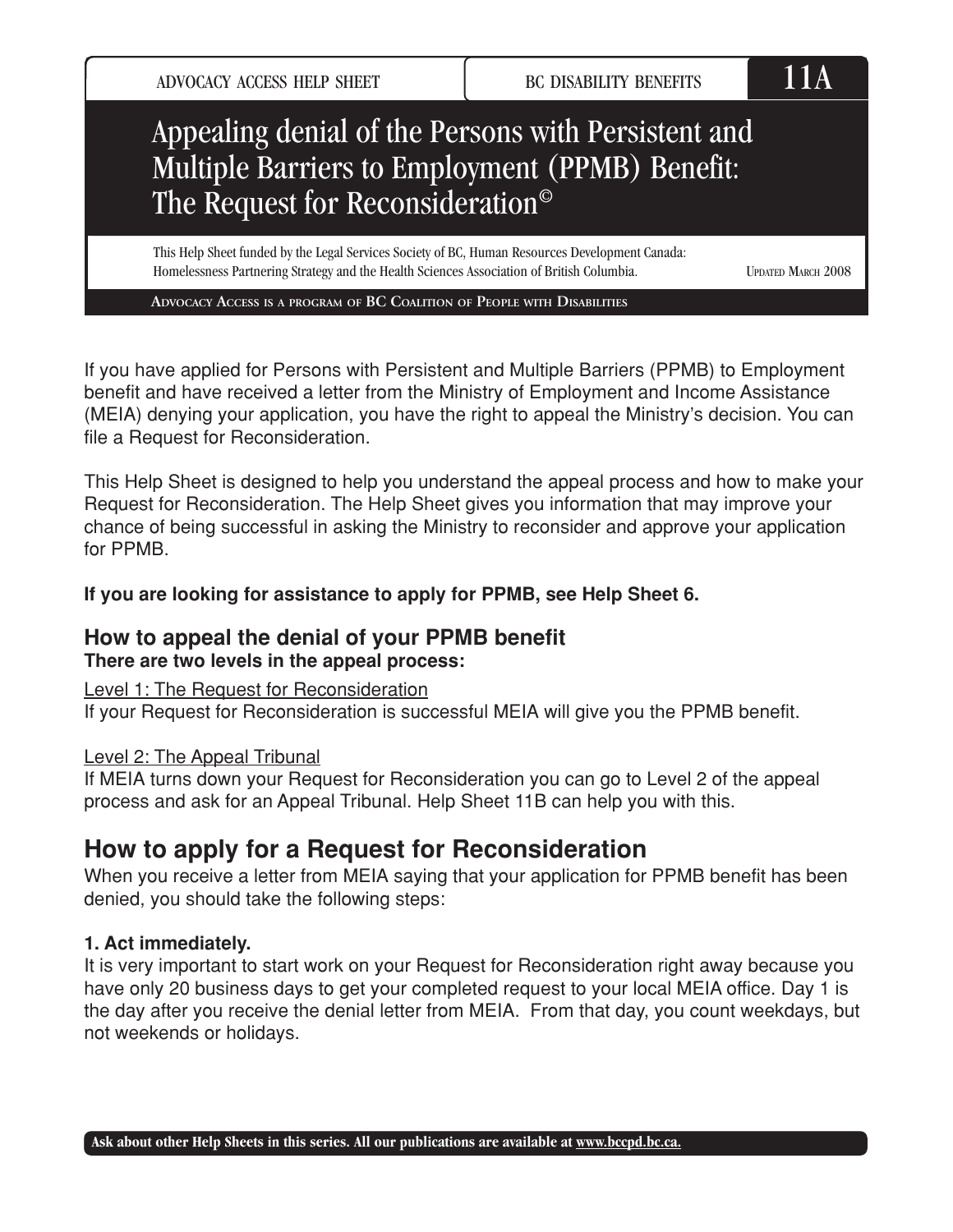#### **How to apply for a Request for Reconsideration**

When you receive a letter from the MEIA saying that your application for the PPMB benefit has been denied, you should take the following steps:

#### **1. Act immediately**

It is very important to start work on your Request for Reconsideration right away because you have only 20 business days to get your completed request to your local MEIA office. Day 1 is the day after you receive the denial letter from the MEIA. From that day, you count weekdays, but not weekends or holidays.

Tip: Write the date on the top of the denial letter from the MEIA as soon as you get it, so you can always figure out how many days you have before the deadline.

#### **2. Get a Request for Reconsideration form**

You get the Request for Reconsideration form from an Employment and Assistance Worker (EAW). Advocates do not have copies of these forms.

Tip: Call **before** you go to your MEIA office to pick up the Request for Reconsideration form. That way, an EAW will be able to fill out their sections of the form before you pick it up.

When you leave your MEIA office you should have the following:

- **a)** The Request for Reconsideration form.
- **b)** A copy of the PPMB Medical Report filled out by your doctor.
- **c)** The denial letter from the MEIA that says the Ministry has turned down your application for PPMB. You should already have a copy of this letter.
- **d)** The Employability Screen and Client Employability Profile that was completed by an EAW.
- **e)** Any letters or records you or your doctor may have sent to the MEIA with your PPMB application.

#### **3. Complete the Request for Reconsideration form**

**Section One:** This should have been completed by an EAW. It includes your name and current address. Make sure this information is correct.

**Section Two:** This is completed by an EAW. Check to make sure all the following information is there:

- **a)** What the MEIA's decision is. Usually the EAW will have written what your PPMB denial letter says.
- **b)** If you are already receiving PPMB, the month the decision is effective. The MEIA allows a 3 month transition period before your benefits are reduced.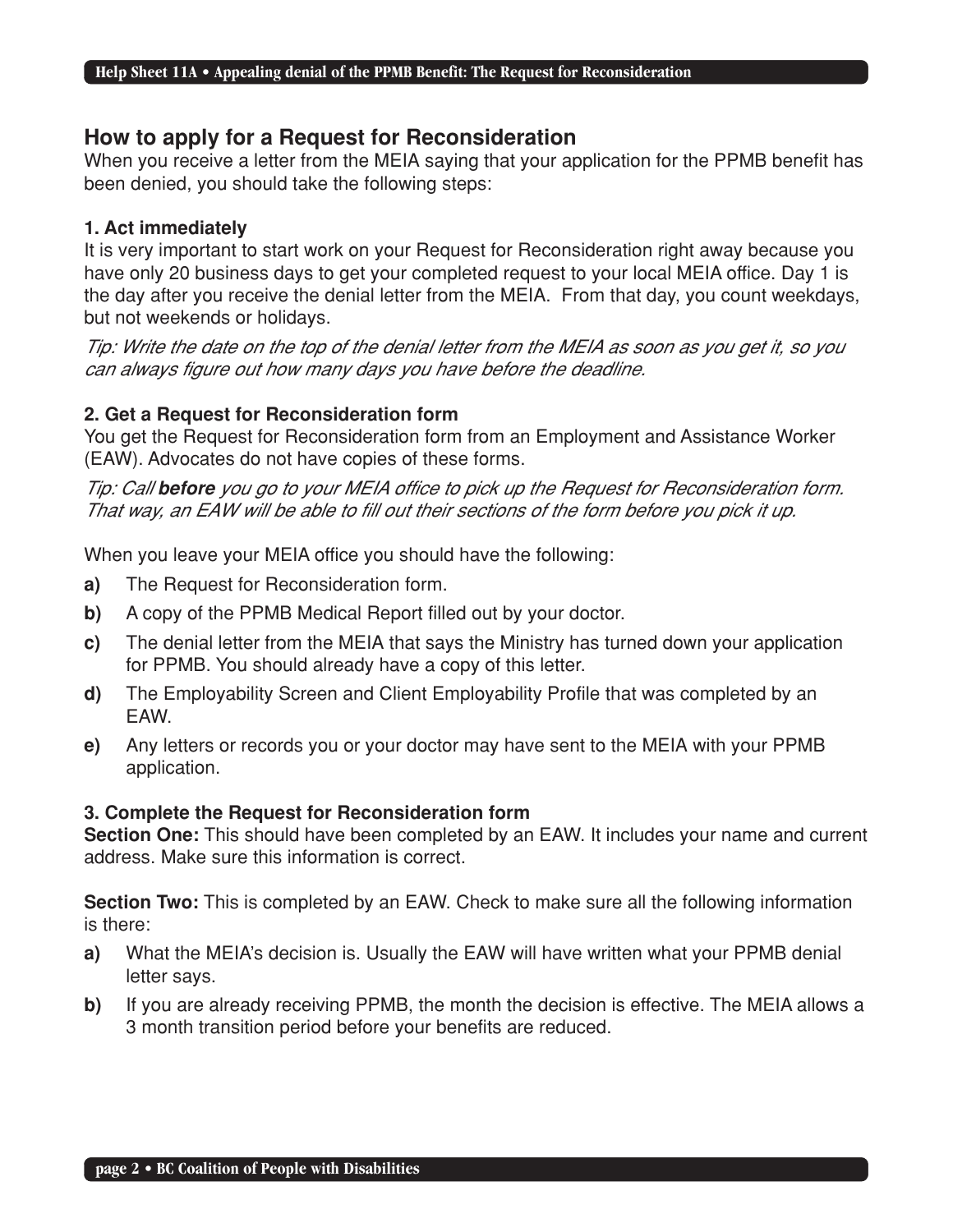- **c)** The date you received the denial letter from the MEIA. Check to make sure the date is correct as this affects how long you have left out of the 20 business days to submit your Request for Reconsideration. We recommend that you write down the date your Request for Reconsideration is due.
- **d)** The law the MEIA used to make its decision. The Regulation dealing with PPMB says that in order to qualify for the benefit:
	- You must have been receiving income assistance for 12 out of the previous 15 months immediately before you apply.
	- Your doctor must say that you have a medical condition that has lasted for 1 year and is likely to continue or reoccur often for at least 2 more years. Note: Addictions of any kind **do not** count as a medical condition under the PPMB rules.
	- Your doctor must explain how your medical condition stops you from looking for, accepting, or continuing your employment.

#### **Section Three:** This section is completed by you.

- **a)** The MEIA denial letter gives the reasons why the Ministry turned down your application for PPMB. Read the reasons very carefully and compare them to what your doctor put in the Medical Report. The MEIA might have turned you down because of the information that your doctor put in the Medical Report **or** it might be because of some information that your doctor left out. Look at what your doctor said about your medical condition(s) and how it affects your ability to work.
- **b)** Is there something in the Medical Report (or left out of the Medical Report) that hurt your application for PPMB? For example, has your doctor said anything about you being able to do light work? Has your doctor failed to provide details about how your medical condition(s) prevent you from working? If so, the MEIA could use this as a reason for denying your application.
- **c)** Fill in Section Three of the form by explaining the barriers you face in finding or keeping a job. Give actual examples of any problems you have had. If someone has said that you could be retrained, explain why this would be difficult for you. Or if you have tried retraining, explain why you have been unable to complete it or why it did not lead to employment.

**Section Four:** This section is also completed by you. You must sign the form, date it, and include your phone number if you have one.

#### **4. Additional Supporting Information**

Additional information–particularly medical letters–is very important for the best chance of success with your PPMB Request for Reconsideration. Here are some ideas that might help:

**a)** Talk to your doctor about the information he or she provided in the PPMB Medical Report and explain how it hurt your application. Discuss with your doctor how important the PPMB benefit is for you and your health. Ask your doctor for a letter that explains why